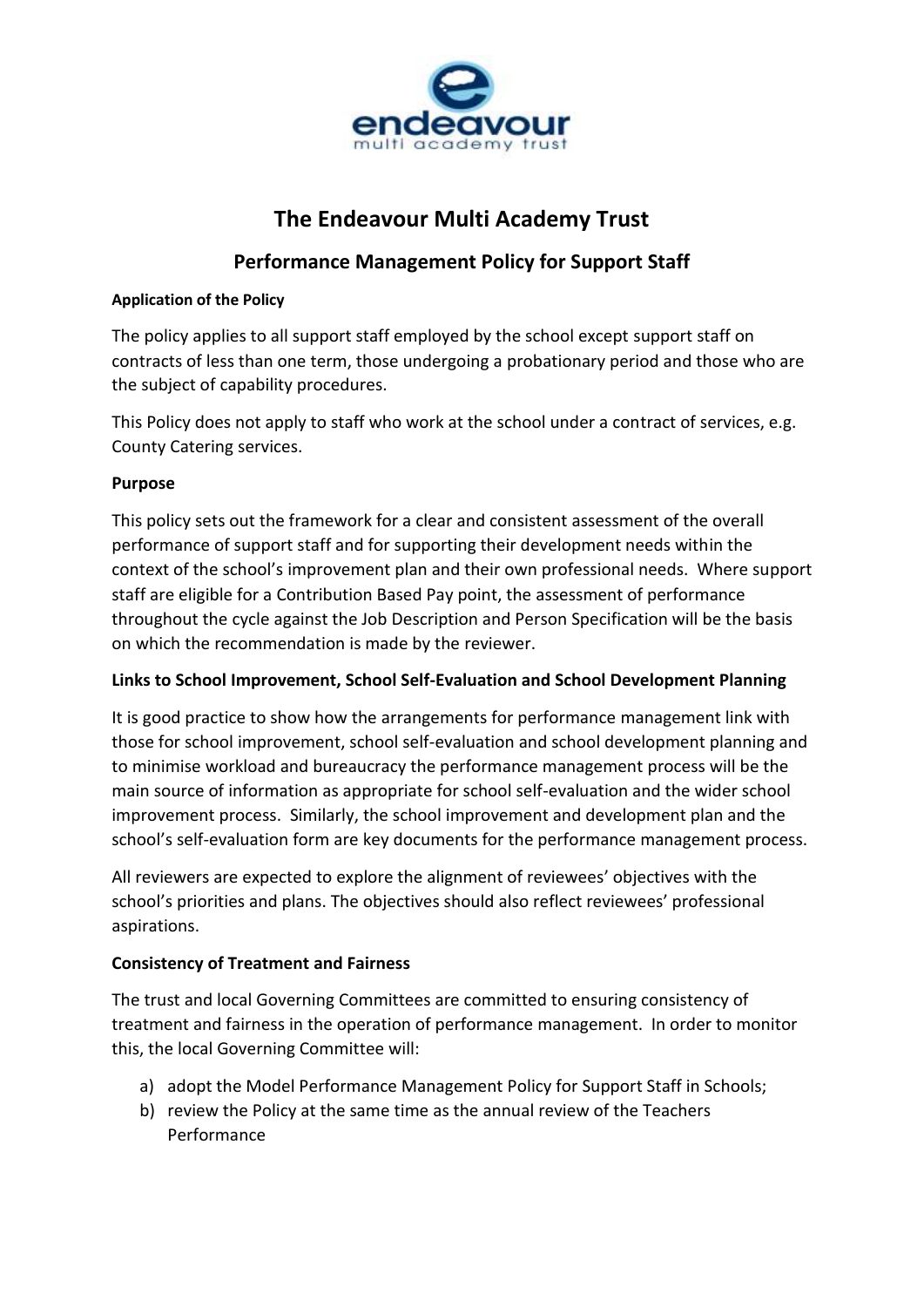

Management Policy;

c) Quality Assure the processes when the performance management policy is reviewed.

## **Monitoring and Evaluation**

The Governing Committee will monitor the operation and outcomes of performance management arrangements.

The Headteacher will provide the Governing Committee with a written report on the operation of the school's Performance Management Policy and the Support Staff Performance Management Policy annually. The report will not contain any information which would enable any individual to be identified. The report will include:

- the operation of the Performance Management Policy;
- the effectiveness of the school's performance management procedures;
- training and development needs.

The Trust and local governing Committees are committed to ensuring that the performance management process is fair and non-discriminatory and monitoring data should be included in the Headteacher's report. E.g. Race, Sex, Disability (DDA declared), Age, Part-time contracts.

The Headteacher will also report on whether there have been any appeals or representations on an individual or collective basis on the grounds of alleged discrimination under any of the categories above.

# **The Abbreviated Performance Management Process**

An abbreviated performance management process has been developed which can be used to support directly employed catering or cleaning staff where the nature of the work is task based.

Staff employed by the County Council via a contract of services to the school will be following this abbreviated process through their own Service managers.

It may also be appropriate to use an abbreviated scheme for other task based staff e.g. Lunchtime Supervisors, Janitors

Details are attached as Appendix 1.

# **The Performance Management Planning and Review Process**

# **Contribution Based Pay**

The pay structure has grades with incremental points within it. New employees start at the bottom of the grade and each year are automatically moved to the next incremental point plus any standard of living increase.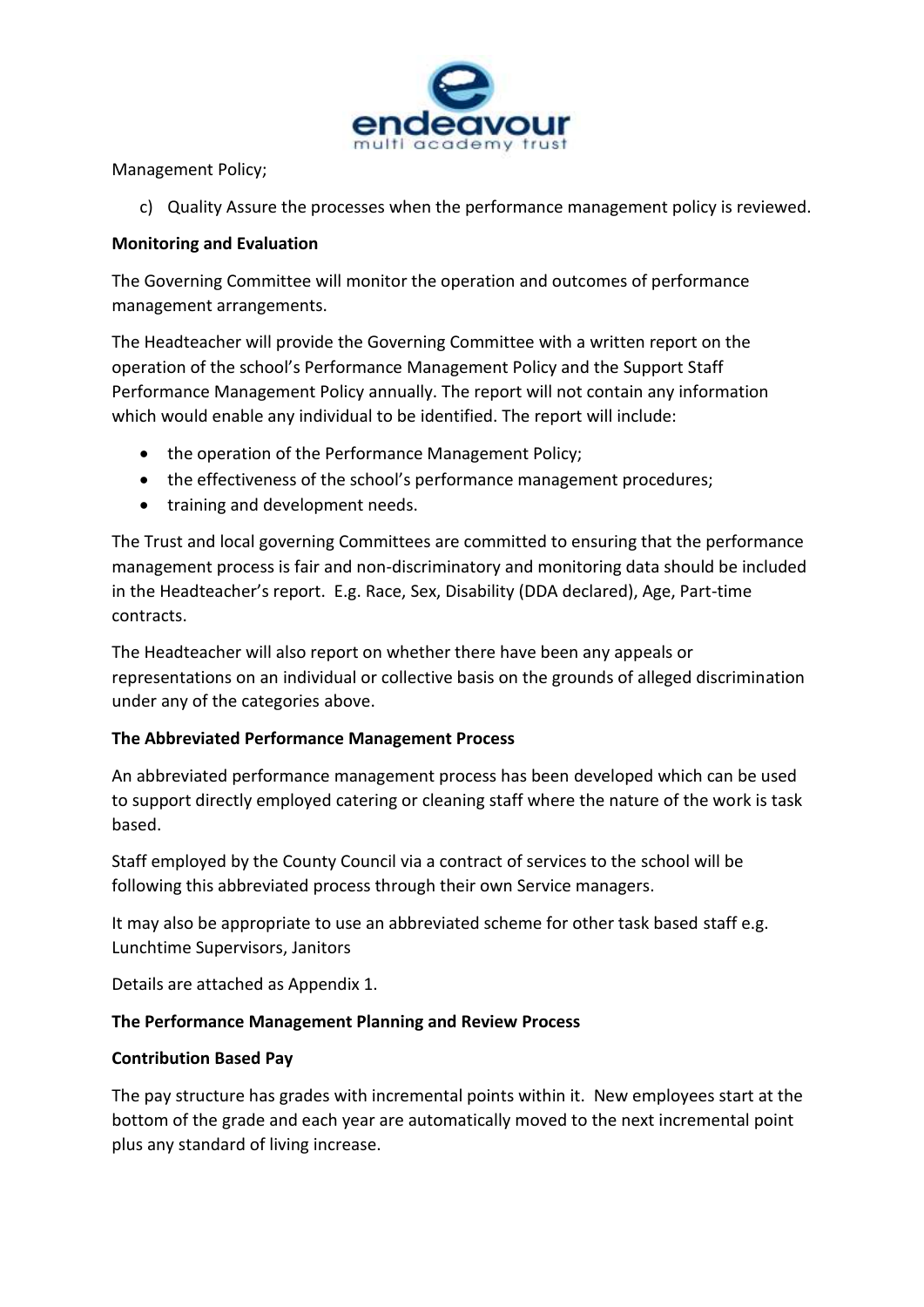

When the reviewee is due to move to the final incremental point within their current grade it will not be an automatic progression, but will be dependant upon their satisfactory performance as identified within their Performance Management Review. Headteachers must therefore ensure that an employee who is due to be awarded the final incremental point for their grade, has received and completed a satisfactory PMR before the end of March in that review year. Failure to do so will mean that the employee will move through to the final increment automatically

The reviewer will be required to undertake an overall Performance Assessment for the review period. This must include:

a) assessment of achievement of objectives for the review period

An assessment must be completed by the reviewer after the discussion of each objective. Each objective should be coded 'E' (exceeded), 'A' (achieved), 'P' (progressing), or 'U' (underperformed).

# And

b) overall assessment of behavioural attributes for the post as outlined in the Person

# **Specification**

The key behavioural attributes outlined in the Person Specification should be assessed and coded 'E' (exceeded), 'A' (achieved), 'P' (progressing), or 'U' (underperformed).

At the conclusion of the assessment the reviewer should consider all assessments and make an overall recommendation for contribution based pay as follows:

# **Objectives - Behavioural**

Attributes Exceeded All objectives are achieved. Performance is exceptional in all respects and always in excess of the standards required by the job. and Your behaviour exceeds expectations You are eligible to receive the CBP point Achieved

All objectives are achieved.

Performance in key tasks meets the standards required and Your behaviour meets the required standards.

You are eligible to receive the CBP point Progressing some objectives were achieved. A number of key tasks may not have been achieved to the required standard. And/or Your behaviour falls short of the required standard on some occasions.

You are not eligible to receive the CBP point at this time however; with support it is expected that your performance will improve and further reviews may be necessary. It is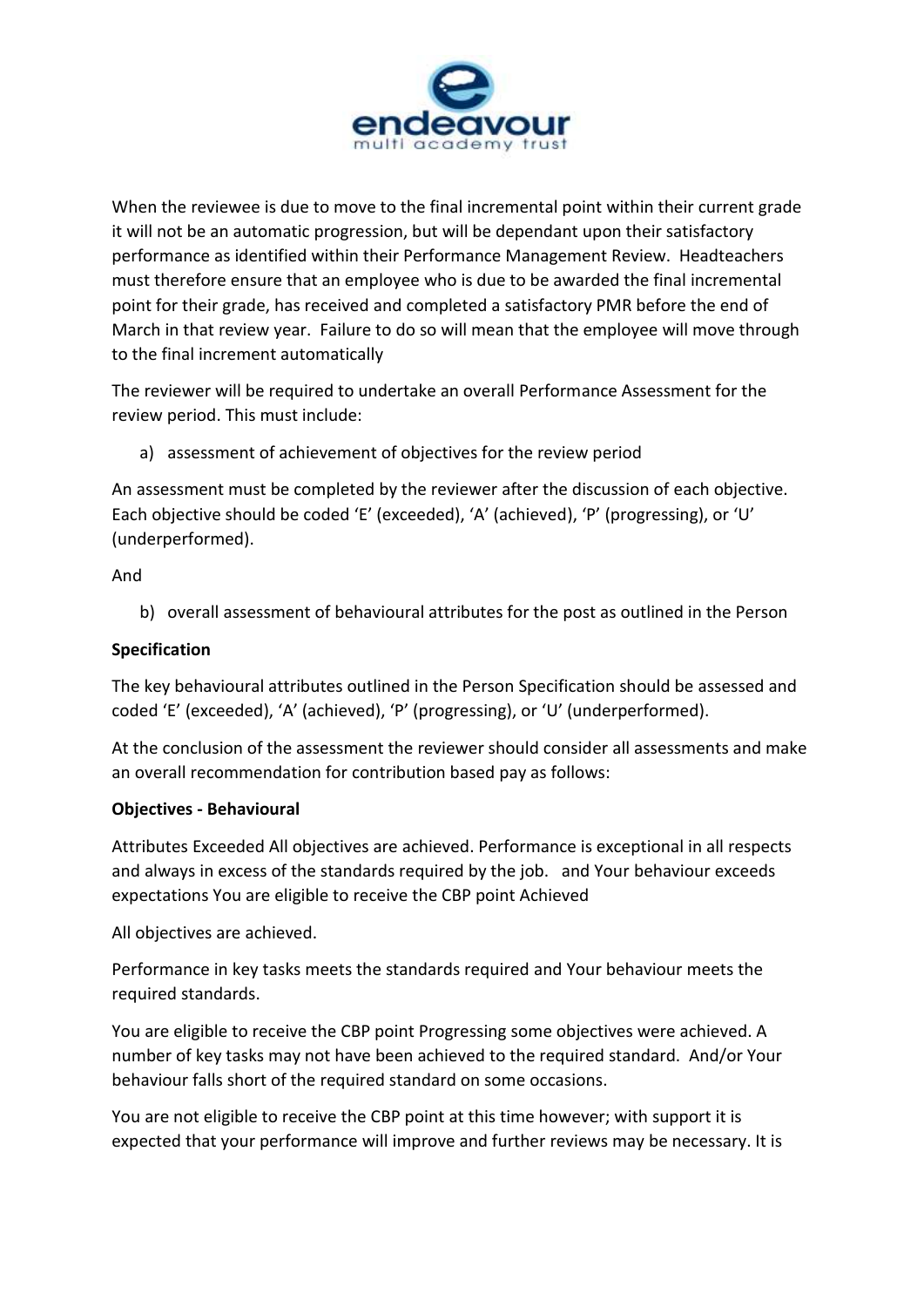

expected that you will achieve the necessary improvement within a relatively short period of time.

# **8 Underperformed**

The majority of your objectives were not achieved and you have not met the requirements of the job. And/or Your behaviours are unacceptable You are not eligible to receive the CBP point at this time however;

You are aware that your performance is unacceptable and you are under the capability procedures to support you to reach acceptable standards.

### **The Performance Management Cycle**

The objective setting, performance management planning and review processes run on an annual cycle.

The performance management cycle consists of:

- a) An annual meeting to review the reviewee's overall contribution and performance against the
- b) previous year's agreed level of competency, behaviour and objectives, and where available, examine
- c) evidence collected by the reviewee throughout the year. To clarify the job role where any changes or
- d) revisions to the Job Description are identified, so that appropriate priorities and performance
- e) objectives for the following year can be identified. To formulate a Performance Development Plan by agreeing development requirements and future development objectives for the coming year. This
- f) provides an opportunity to discuss and plan future career aspirations within the organisation.

An interim meeting to formally review progress of performance against objectives and where appropriate set new (or revise existing) targets.

Headteachers must ensure that an employee who is due to be awarded the final incremental point for their grade has received and completed a satisfactory Performance Management Review before the end of March in that review year. Failure to do so will mean that the employee will move through to the final increment automatically.

All staff who are employed on a fixed term contract of less than one year, will have their performance managed in accordance with the principles underpinning the provisions of this policy. The length of the cycle will be determined by the duration of their contract.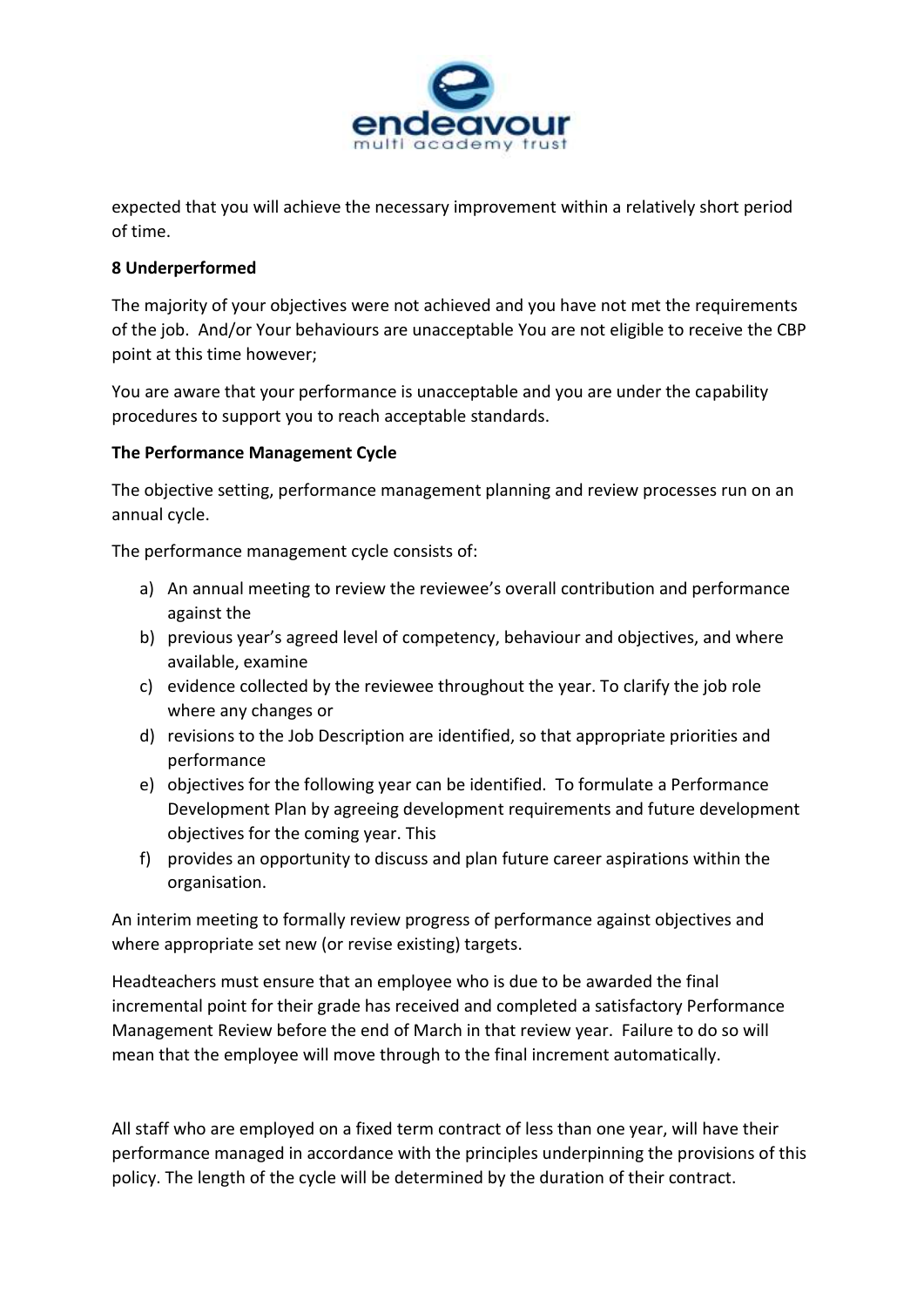

Where an individual starts their employment at the school part-way through a cycle, the Headteacher shall determine the length of the first cycle for that, with a view to bringing his/her cycle into line with the cycle for other support staff at the school as soon as possible.

Where an individual transfers to a new post within the school part-way through a cycle, the Headteacher shall determine whether the cycle shall begin again and whether to change the reviewer.

# **Levels of Authority**

The reviewer will be the reviewee's immediate line-manager.

Where a member of staff reports to more than one line-manager there will need to be an agreement between the parties as to which manager undertakes the process (both managers should input).

Note: In these cases needlessly subjecting the employee to separate reviews with each of their line managers should be avoided except where the area of service delivery is substantially different.

Where an individual is of the opinion that the reviewer is unsuitable for professional reasons, s/he may submit a written request to the Headteacher for that reviewer to be replaced, stating those reasons.

Where it becomes apparent that the reviewer will be absent for the majority of the cycle or is unsuitable for professional reasons the Headteacher may perform the duties himself/herself or delegate them in their entirety to another member of staff. Where this member of staff is not the reviewee's line-manager the employee will have an equivalent or higher status in the staffing structure as the individual's line-manager.

A performance management cycle will not begin again in the event of the reviewer being changed.

All line-managers to whom the Headteacher has delegated the role of reviewer will receive appropriate preparation for that role.

It is good practice for the Headteacher to delegate the reviewer role for some or all staff for whom s/he is not the line-manager. In these circumstances it is recommended that the Headteacher will either:

- a) moderate all the planning statements to check that the plans recorded in the statements of support staff at the school:
	- are consistent between those who have similar experience and similar levels of responsibility
	- comply with the school's Performance Management Policy and the requirements of equality legislation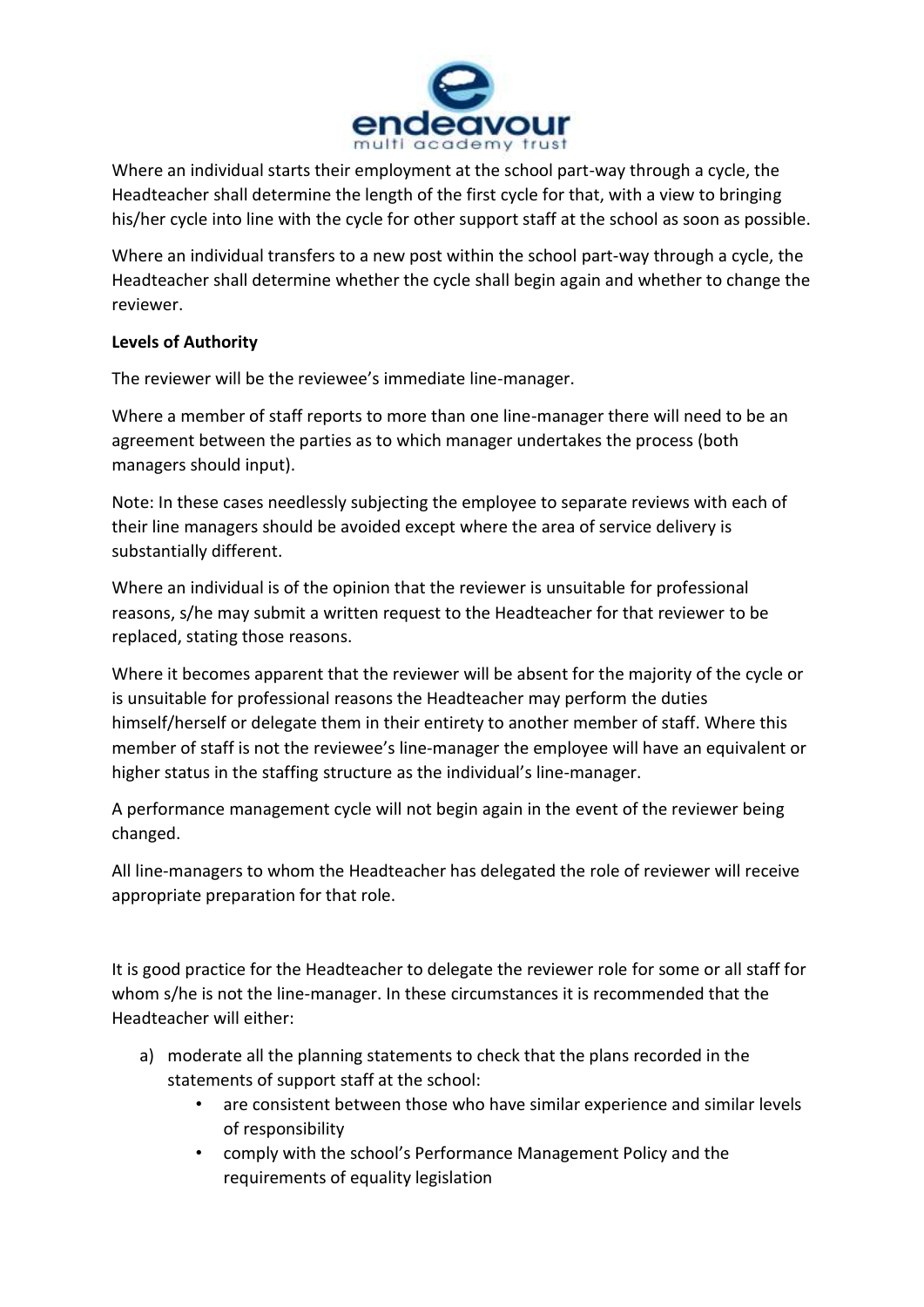

OR

- b) moderate a sample of planning statements to check that the plans recorded in the statements of staff at the school:
	- are consistent between those who have similar experience and similar levels of responsibility;
	- comply with the school's Performance Management Policy and the requirements of equality legislation

OR

c) choose not to moderate any planning statements.

### **Objective Setting**

The objectives set will be rigorous, challenging, achievable, time-bound, fair and equitable in relation to support staff with similar roles/responsibilities and experience, and will have regard to what can reasonably be expected of any member of staff in that position given the desirability of the reviewee being able to achieve a satisfactory balance between the time required to discharge his/her professional duties and the time required to pursue his/her personal interests outside work. They shall also take account of the individual's professional aspirations and any relevant Contribution Based Pay progression criteria including the behavioural attributes outlined in their Person Specification. They should be such that, if they are achieved, they will contribute to improving the progress of pupils at the school.

The reviewer and reviewee will seek to agree the objectives but where a joint determination cannot be made the reviewer will make the determination. In the trust schools

- a) all support staff will have no more than 5 objectives (taking into account the nature and complexity of the objectives set and the number of contracted hours worked); OR
- b) support staff have up to 3 team objectives (as appropriate).

Though performance management is an assessment of overall performance of support staff, objectives cannot cover the full range of an individuals roles/responsibilities. Objectives will therefore, focus on the priorities for an individual for the cycle.

At the review stage it will be assumed that those aspects of the Job Description and Person Specification not covered by the objectives or any amendment to the statement which may have been necessary (including the behavioural attributes) have been carried out satisfactorily.

#### **Evidence**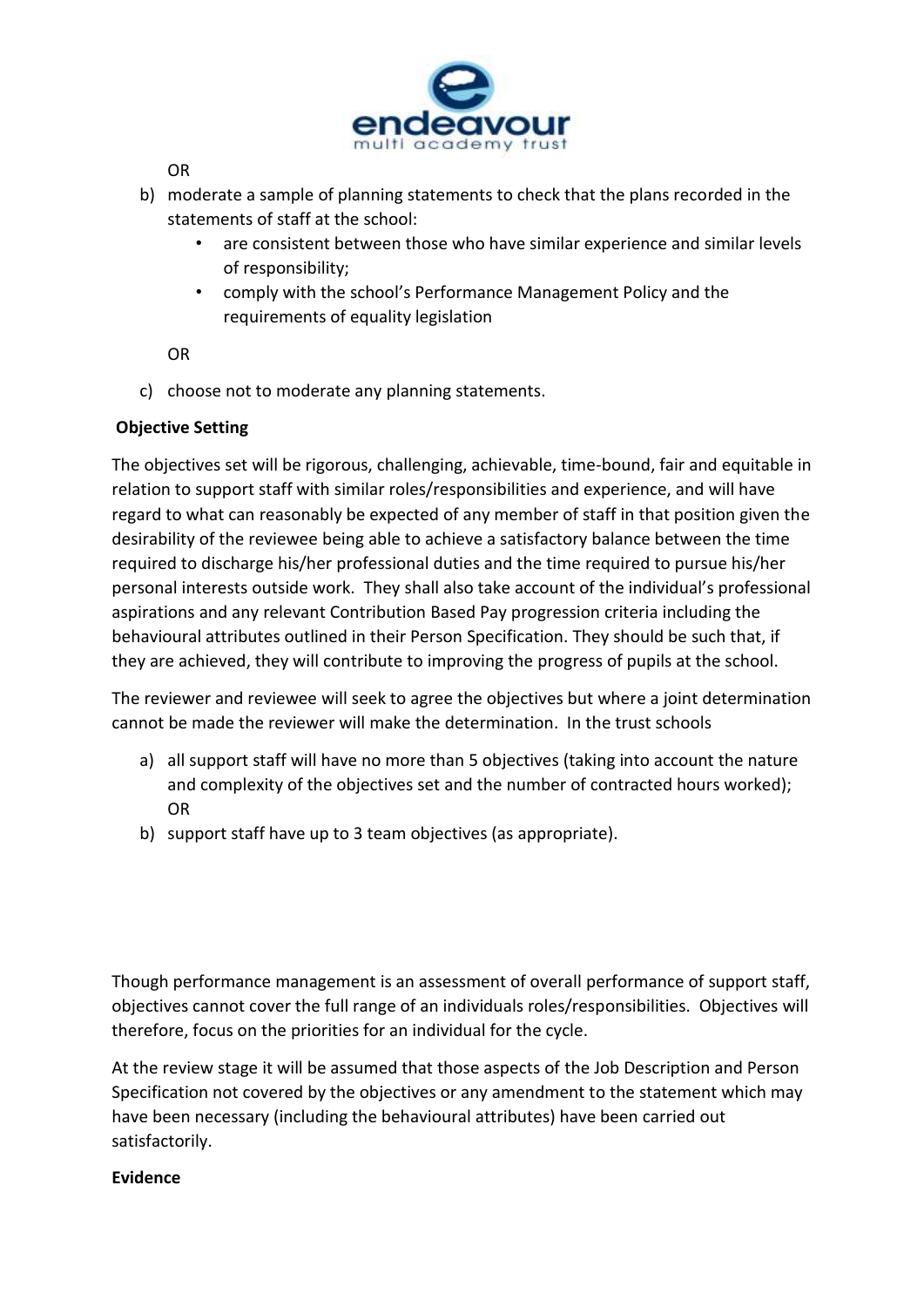

The evidence considered for the assessment of achievement of goals may include data, written documentation or evidence from others with professional knowledge. The evidence used for assessment purposes will be clear/appropriate and fit for purpose. Classroom observations may be appropriate for those staff working in the classroom with pupils but is not a requirement and will be undertaken in accordance with the schools agreed classroom observation policy.

# **Classroom Observation Protocol (where appropriate)**

All classroom observation, where deemed appropriate to the post, will be undertaken in accordance with the teacher's performance management regulations, the associated guidance published by the Rewards and Incentives Group and the classroom observation protocol that is appended to this policy in Annex 1.

# **Appeals**

Every effort should be made by the reviewee and reviewer to reach agreement on the completed performance review. However, in those circumstances where despite all efforts agreement has still not been reached; either party may refer the case to a more senior manager in order to find resolution. If a resolution cannot be reached the employee is entitled to appeal utilising the school's Grievance Procedure. Where the Headteacher is the reviewer the appeal will be made to a panel of 3 governors set up for the purpose of hearing the grievance.

# **Access to Documentation**

Copies of the school improvement and development plan and SEF are published on the school's intranet and/or can be obtained from the school office.

# **Confidentiality**

Performance reviews are strictly confidential and will be stored according to the requirements of the Data Protection Act. This will include all paper copies kept in a locked cupboard or drawer and electronic copies kept in a secure file accessible only to the reviewing manager and others with appropriate access.

In addition to the reviewing manager, performance reviews may be reviewed by the Headteacher for the purposes of moderation.

Outputs from the performance review such as development needs, will need to be identified by the school for budgetary and workforce planning purposes.

# **Training and Support**

The school's CPD programme will be informed by the training and development needs identified in the training annex of the reviewees' planning and review statements.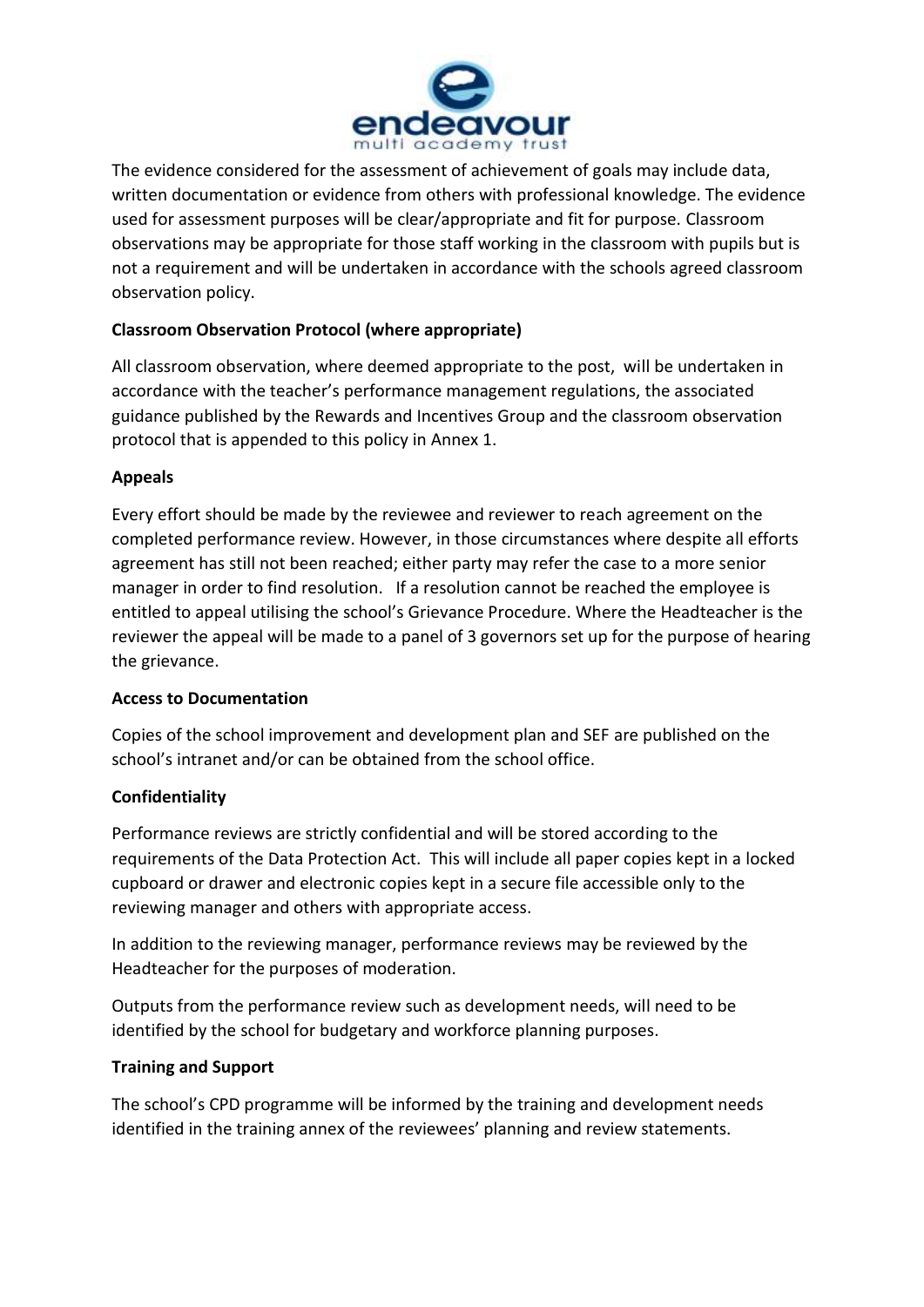

The Governing Committee will ensure, in the budget planning, that as far as possible, appropriate resources are made available in the school budget for any training and support agreed for reviewees.

An account of the training and development needs of support staff in general, including the instances where it did not prove possible to provide any agreed CPD, will form a part of the Headteacher's annual report to the Trustees about the operation of the performance management in the school including pay decisions.

With regard to the provision of CPD in the case of competing demands on the school budget, a decision on relative priority will be taken with regard to the extent to which:

- a) the CPD identified is essential for a reviewee to meet their objectives; and
- b) the extent to which the training and support will help the school to achieve its priorities. The school's priorities will have precedence. Individuals should not be held accountable for failing to make good progress towards meeting their CBP criteria where the support recorded in the planning statement has not been provided.

Schools should consider creative approaches to CPD for their support staff including:

- Work shadowing
- Peer mentoring
- Peer observations
- Coaching
- Project work
- Best practice observations at another school or provision

# **Disability**

The manager must take account of the duty to consider and where appropriate make 'reasonable adjustments' to the work or system of work in order to potentially scale down or modify what constitutes full contribution for the person concerned (refer to www.disability.gov.uk for further information).

# **Long-Term Absence (including work break)**

The assessment to determine full contribution must be based on the current review period.

Therefore, it follows that if the employee is missing for a significant part of the review year, it may be advisable to defer full assessment to the following year including where pay progression (CBP) is a feature.

# **Extraneous Duties/maternity leave/trade union representatives**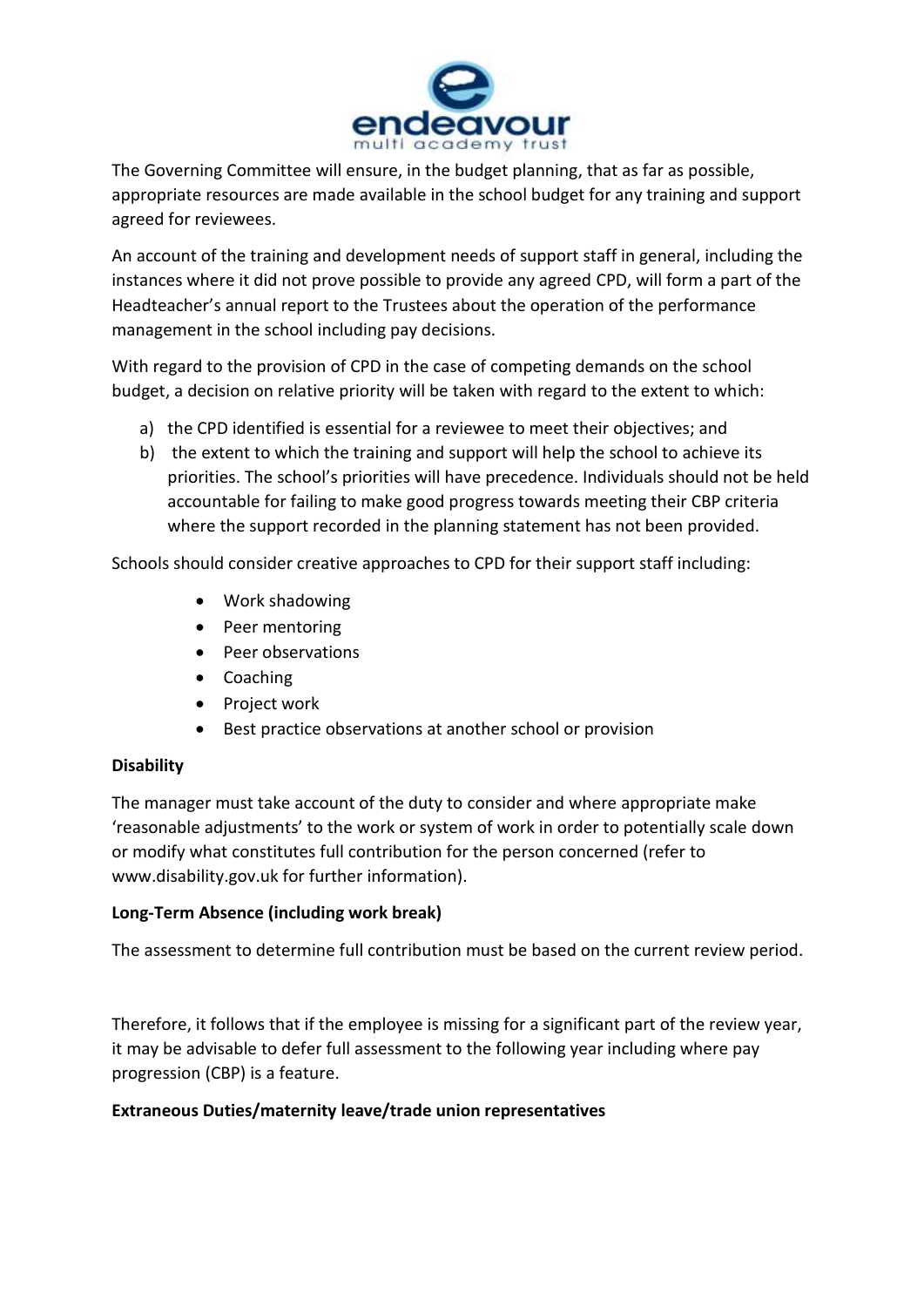

Extraneous duties could include many permutations, but unless it is long term in total (in which case see long term absence) the pay progression (CBP) assessment should not be deferred or depressed.

The pay progression (CBP) assessment should not be deferred or depressed where maternity leave or time off for trade union duties is a factor of the employment.

# **Underperformance**

If a person is underperforming the manager would not wait until the formal review takes place.

Managers are expected to address underperformance at the time it comes to light, this will include supporting the individual to help them achieve satisfactory performance.

### **Induction**

To ensure Support Staff are fully conversant with the performance management arrangements, all new support staff who join the school will be briefed on them as part of their introduction to the school.

### **Annex 1**

# **Classroom Observation Protocol**

The Trust is committed to ensuring that classroom observation is developmental and supportive and that those involved in the process and will ensure that the classroom observation of support staff is undertaken at the same time as the observation of the staff member who guides and directs their work:

Those involved in the process will:

- carry out the role with professionalism, integrity and courtesy;
- evaluate objectively;
- report accurately and fairly; and
- respect the confidentiality of the information gained.

The total period for classroom observation arranged for any member of staff will not exceed three hours per cycle having regard to the individual circumstances of the member of staff. There is no requirement to use all of the three hours. The amount of observation

for each member of staff should reflect and be proportionate to the needs of the individual. In this school 'proportionate to need' will be determined by the headteacher.

The arrangements for classroom observation will be included in the planning and review statement.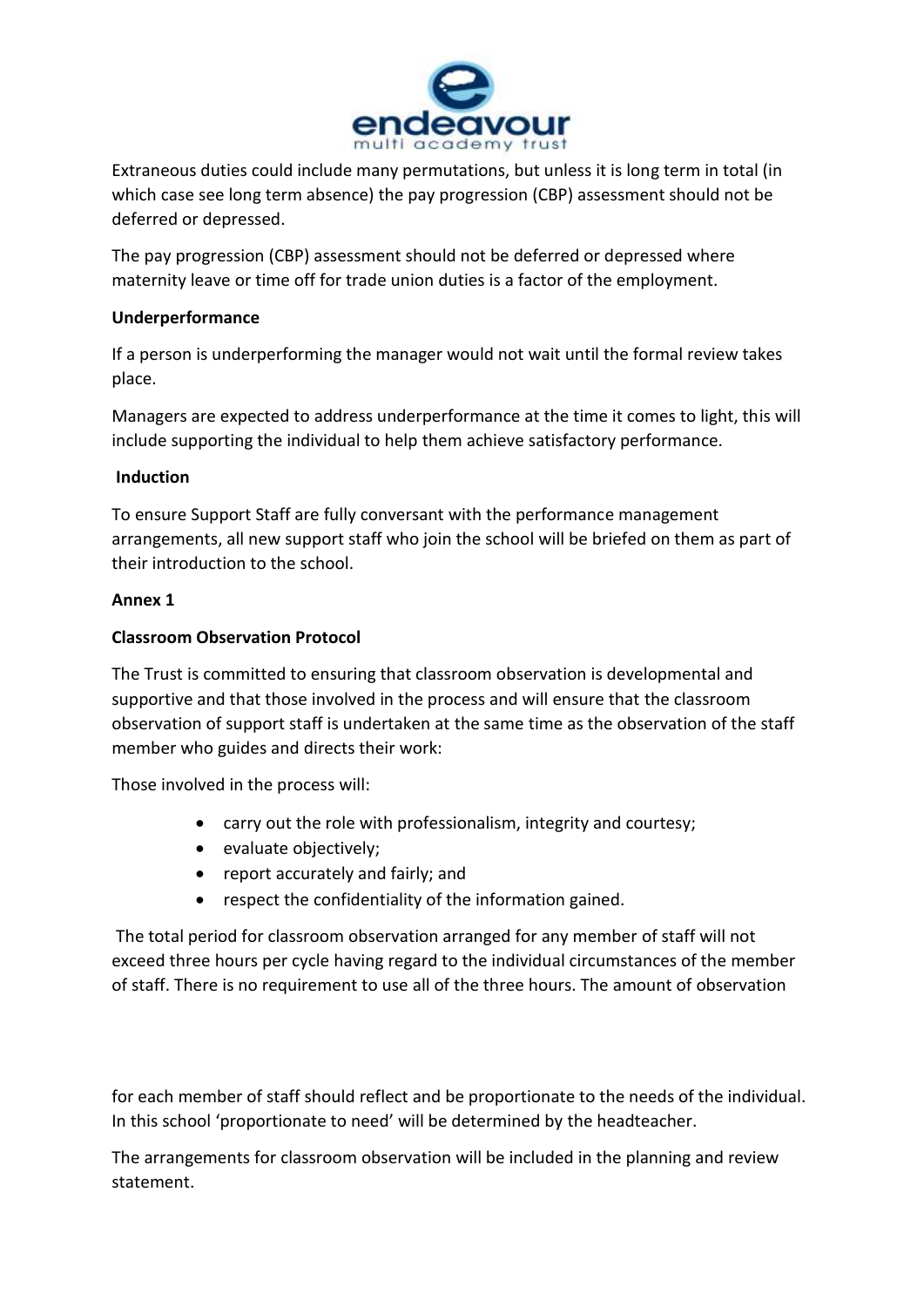

It will include the amount of observation, specify its primary purpose, any particular aspects of the performance which will be assessed, the duration of the observation, when during the performance management cycle the observation will take place and who will conduct the observation.

Where evidence emerges about the reviewee's performance which gives rise to concern during the cycle of performance management, it may be necessary to suspend the performance management cycle whilst support and assistance under the schools Competency Procedure is pursued.

Information gathered during the observation will be used, as appropriate, for a variety of purposes including informing school self-evaluation and school improvement strategies in accordance with the school's commitment to streamlining data collection and minimising bureaucracy and workload burdens on staff.

In keeping with the commitment to supportive and developmental classroom observation those being observed will be notified in advance.

Classroom observation will normally be undertaken by the individual's line-manager but in any case will only be undertaken by those who have had adequate preparation and the appropriate professional skills to undertake observation and to provide constructive oral and written feedback and support, in the context of professional dialogue between colleagues.

Oral feedback will be given as soon as possible after the observation and no later than the end of the following working day. It will be given during directed time in a suitable, private environment.

Written feedback will be provided within five working days of the observation taking place. If issues emerged from an observation that were not part of the focus of the observation as recorded in the planning and review statement these should also be covered in the written feedback and the appropriate action taken in accordance with the regulations and guidance.

The written record of feedback also includes the date on which the observation took place, the lesson observed and the length of the observation. The individual has the right to append written comments on the feedback document. No written notes in addition to the written feedback will be kept.

A Headteacher has a duty to evaluate the standards of teaching and learning and to ensure that proper standards of professional performance are established and maintained. Headteachers have a right to drop in to perform their monitoring of the quality of learning. Clearly the performance management arrangements are integral to fulfilling this duty and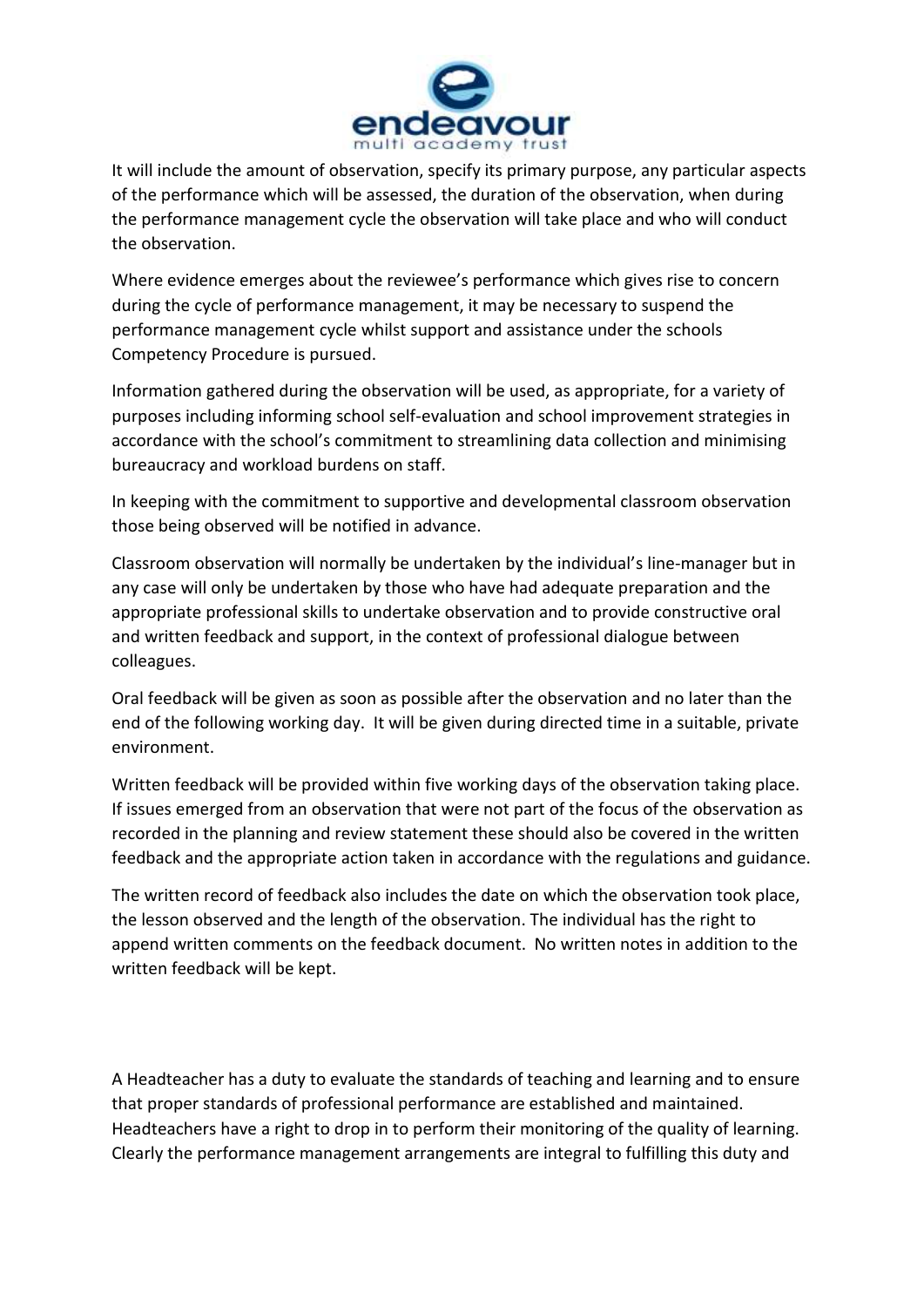

Headteachers may consider the classroom observations they have agreed for performance management are sufficient and that drop in will not be needed.

### **Frequently Asked Questions (Reviewee**)

Why do we need a performance management process?

In order to help employees understand and recognise the part they play in achieving the school's aims through them raising their own performance and attaining their full potential.

Reviewees are encouraged to feedback any comments regarding their performance management, job or career that they wish to express. It is also an opportunity for reviewees to add any other information that will assist their reviewers in their development.

Whose responsibility is it to communicate school priorities?

All managers are responsible for ensuring that all employees receive relevant information about what performance the school collectively needs to achieve.

How do I effectively reflect the school's priorities into my own objectives?

Firstly, you need to make sure that you fully understand your schools priorities in order to understand what will impact upon success, what opportunities they provide, and how you can participate in their delivery.

What is the Planning and Review Statement?

The planning and review statement is a written record of the Performance Management Review meeting. It will focus on the priorities for the individual for the coming year. It will identify objectives which are time-bound, challenging and achievable.

Will I be able to have my Performance Management Review with the person responsible for organising my day-to-day activities?

No. For the purposes of performance management the reviewer will be the reviewee's immediate line-manager, who has the appropriate authority to make decisions regards pay and/or remedial action.

Do my career aspirations get formally reviewed?

All employees should discuss career aspirations and match them against their current performance and career position as part of the performance management process.

How do I evidence my achievements during the last review period?

Many people record day-to-day work activity in a diary and this can be helpful in providing a record of meetings and events that have been attended during the last review period, prompting discussion at your performance review around achievements and successes. It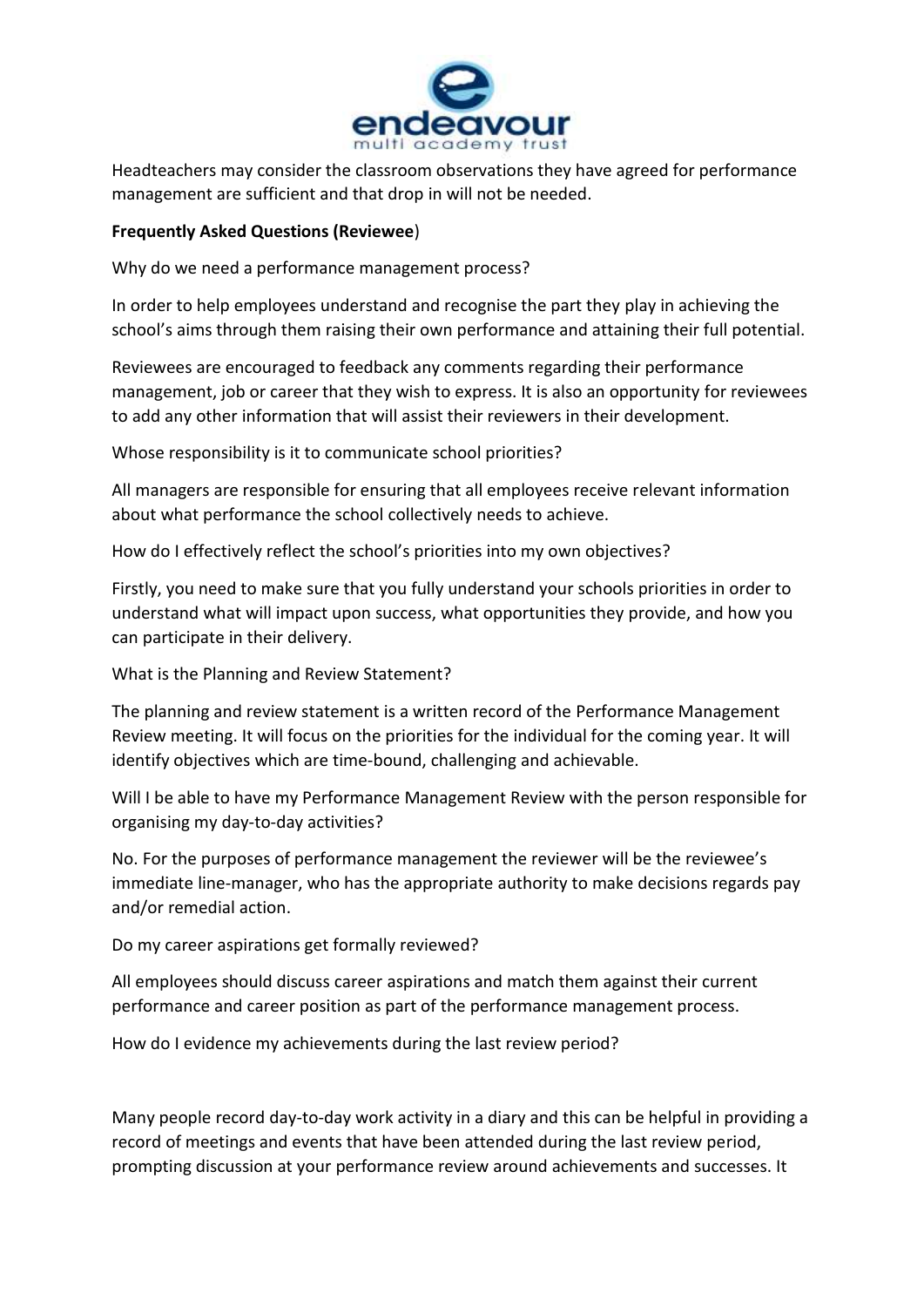

may also be helpful to keep copies of correspondence or paperwork that clearly shows your involvement/success in projects or programmes of work against which objectives were set. Your reviewer may seek additional information from other individuals with professional knowledge of your work.

What happens if I don't agree with my review outcome?

You and your reviewer should make every effort to reach agreement on your performance management objectives/review outcome. Having exhausted this procedure, if you are unable to reach agreement then you may wish to refer to the Grievance Policy (a copy is available from the school).

What will happen to information gathered during the Performance Management Reviews?

The information will be used by individuals, managers and support functions to improve individual and school performance. At a school level the performance management information will be used to ensure that everyone has the right objectives to help us achieve school goals and to identify common areas of strength and areas for development.

Individuals and managers will be able to use specific data to improve individual and team performance based on delivery against objectives, by identifying and delivering development activities, and where possible, by supporting the individual career aspirations.

What is the Contribution Based Pay point and how does it relate to the performance management process?

When you are due to move to the final incremental point within your current grade it will not be an automatic progression, but will be dependent upon your satisfactory performance as identified within your Personal Management Review. Your performance will be assessed against the identified objectives over the last 12 months and the necessary behaviours required to effectively undertake your role. Progression to the final incremental point will be subject to a minimum of "achieved" performance in all areas.

How do National Occupational Standards fit into the performance management process?

The National Occupational Standards for the role will provide a framework which can be used throughout your career to develop your performance in your role.

#### **Frequently Asked Questions (Reviewer**)

What support resources will the individual need?

In practical terms an individual will need your time and confidentiality to carry out an effective review.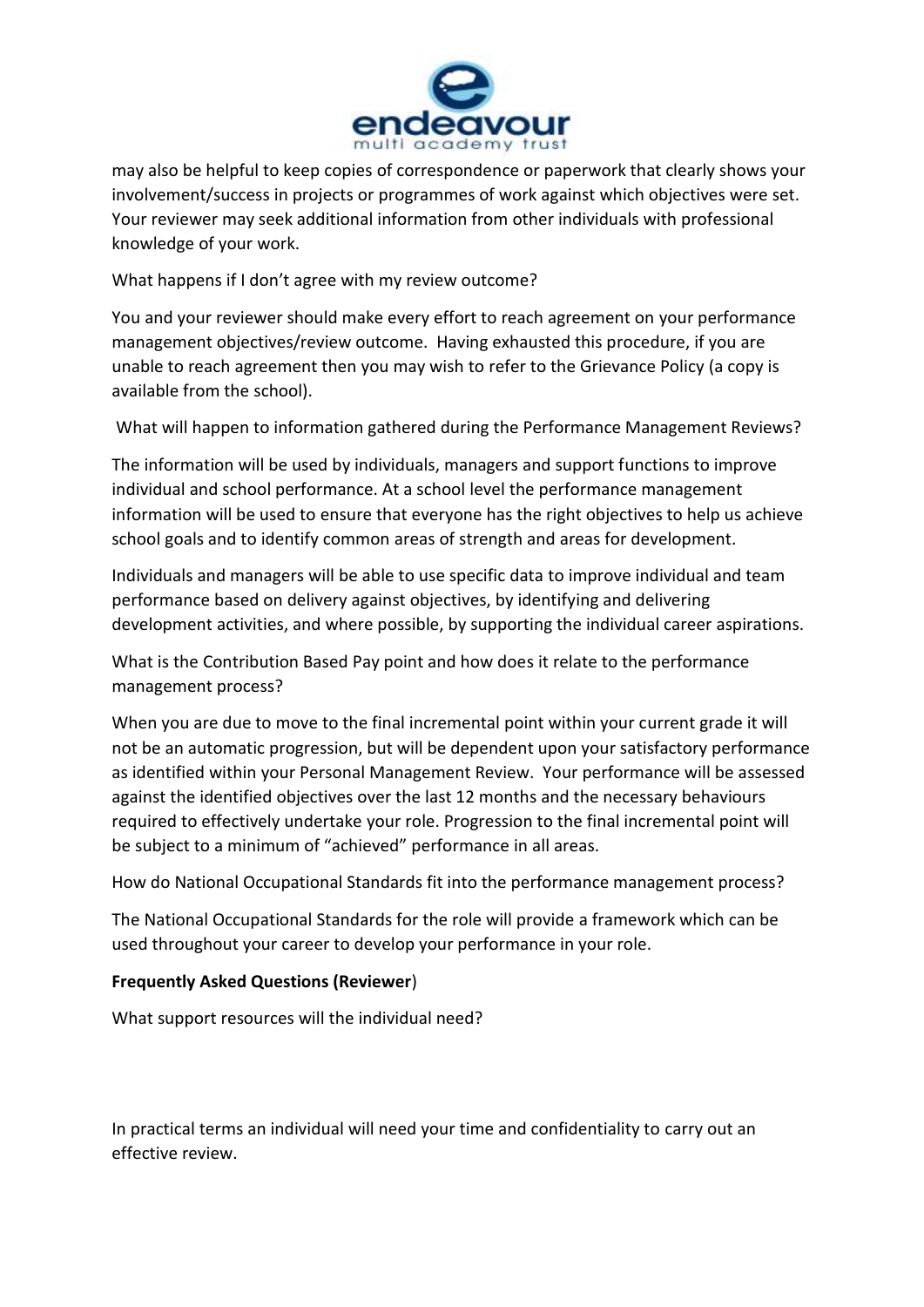

Effective career development action may require financing and/or authorisation to proceed. Whilst the need for development may be established, authorising the finance for the activity may not be immediately available and in some cases may need to be financed by the employee. Effective development can be arranged in a variety of ways many of which do not incur a financial cost.

What will be included in the review of the past year?

The review of the past year will based on progress towards the achievement of objectives and will take into account the reviewee's job description, relevant professional standards and what can be reasonably expected of the employee taking into account the hours worked. The review will consider the evidence available.

In the review of the past year you should:

- record what has gone well some key successes
- record what went less well and what suggestions there are for improvement (may feed into objectives and personal development plan)
- if relevant, raise problems, difficulties and discuss solutions
- review contribution to school requirements in the last year, including overall job performance (use the job description in doing this and update if necessary)
- review objectives set last year and actual performance
- review overall effectiveness
- review of learning and development activity undertaken
- establish an overall performance rating

Who is responsible for completing the PM forms?

This is something to be agreed between the reviewer and reviewee to suit your individual circumstances. The ultimate responsibility however, rests with the reviewer.

What should I consider when giving feedback?

We all need feedback - otherwise how do we know for sure how we are doing? You are after all giving the employee your assessment of their performance and listening to their assessment of their own performance. During the review the employee will give you feedback by their response to what you say.

Feedback is important because people are probably their own worst critics. The comments of other people, particularly those we respect, help us to be more objective. When we

combine other people's assessment with our own it allows us to make relevant decisions about a change of behaviour.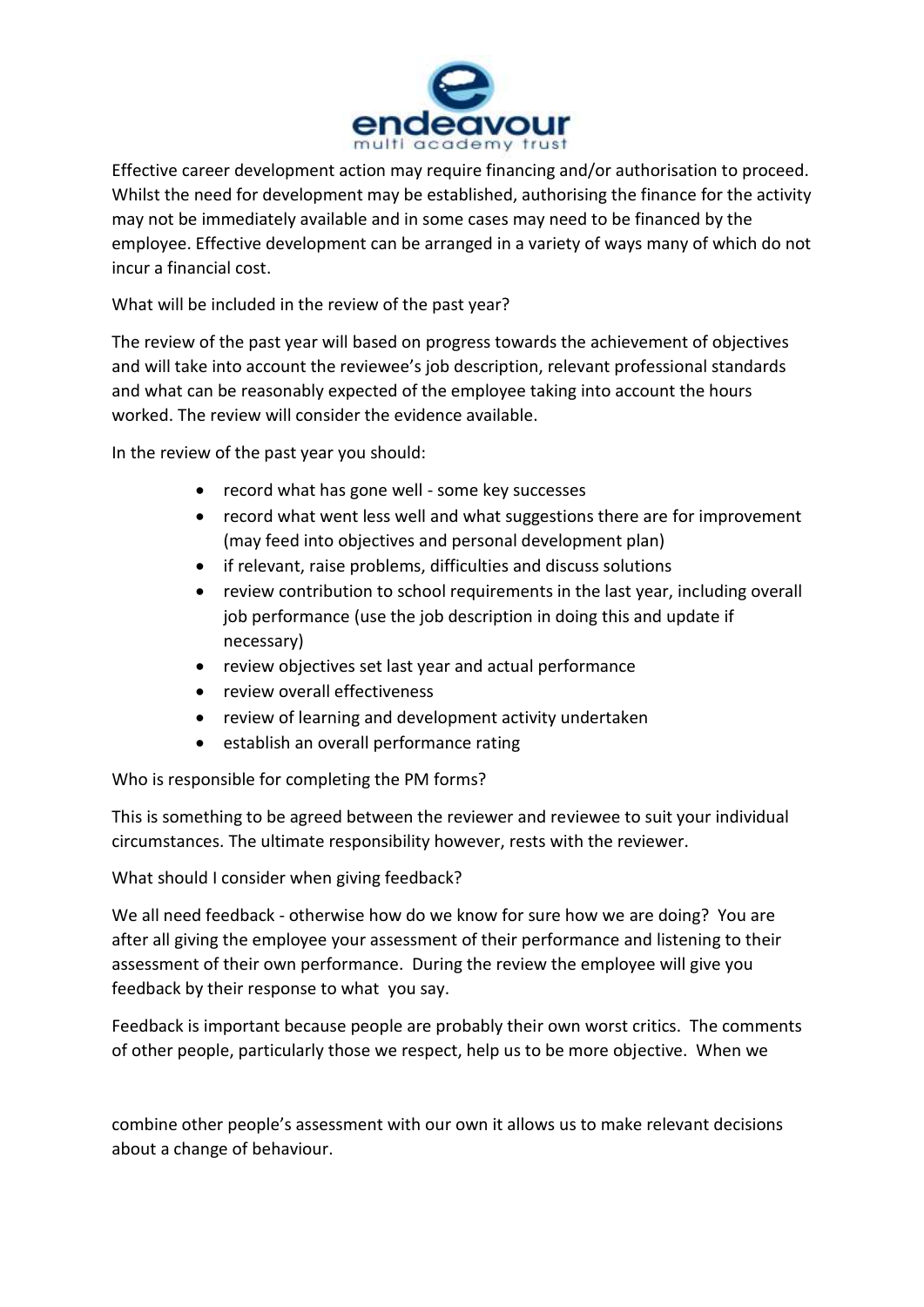

When giving feedback there are three important points to remember:

- be specific;
- be descriptive;
- spell out exactly what happened and the result, impact or effect.

When giving feedback, a particularly effective model is to think in terms of WWW (What went well) and EBI (Even better if). When used effectively this structure avoids the common situation of the "feedback sandwich" where the recipient is waiting for the "bad news" in the middle of receiving the "good news". WWW/EBI also avoids the damaging words 'but' and 'however' that undermine the positive feedback we have just given.

Useful guidelines for giving feedback:

- Focus on what you observe
- Focus on behaviour
- Keep it neutral/factual
- Use it to inform
- Make it supportive
- Keep it simple
- Not on what you perceive
- Not on personality
- Don't make judgments
- Not to advise
- Rather than threatening
- Don't over do it!

What happens if a reviewee doesn't agree with my ratings?

Ideally, you and your reviewee should agree their performance management objectives and/or assessment. Where this is not the case, a reviewee can appeal to you, as the reviewer in the first instance, and then pass this to a more senior manager if they can't resolve it with you. If a resolution cannot be reached, the reviewee is entitled to appeal utilising the school's Grievance Procedure.

What will happen to information gathered in the Performance Management Reviews?

Individuals and reviewers will be able to use specific data to improve individual and team performance based on delivery against objectives.

The Planning and Review Statement may be passed to the Headteacher for moderation purposes.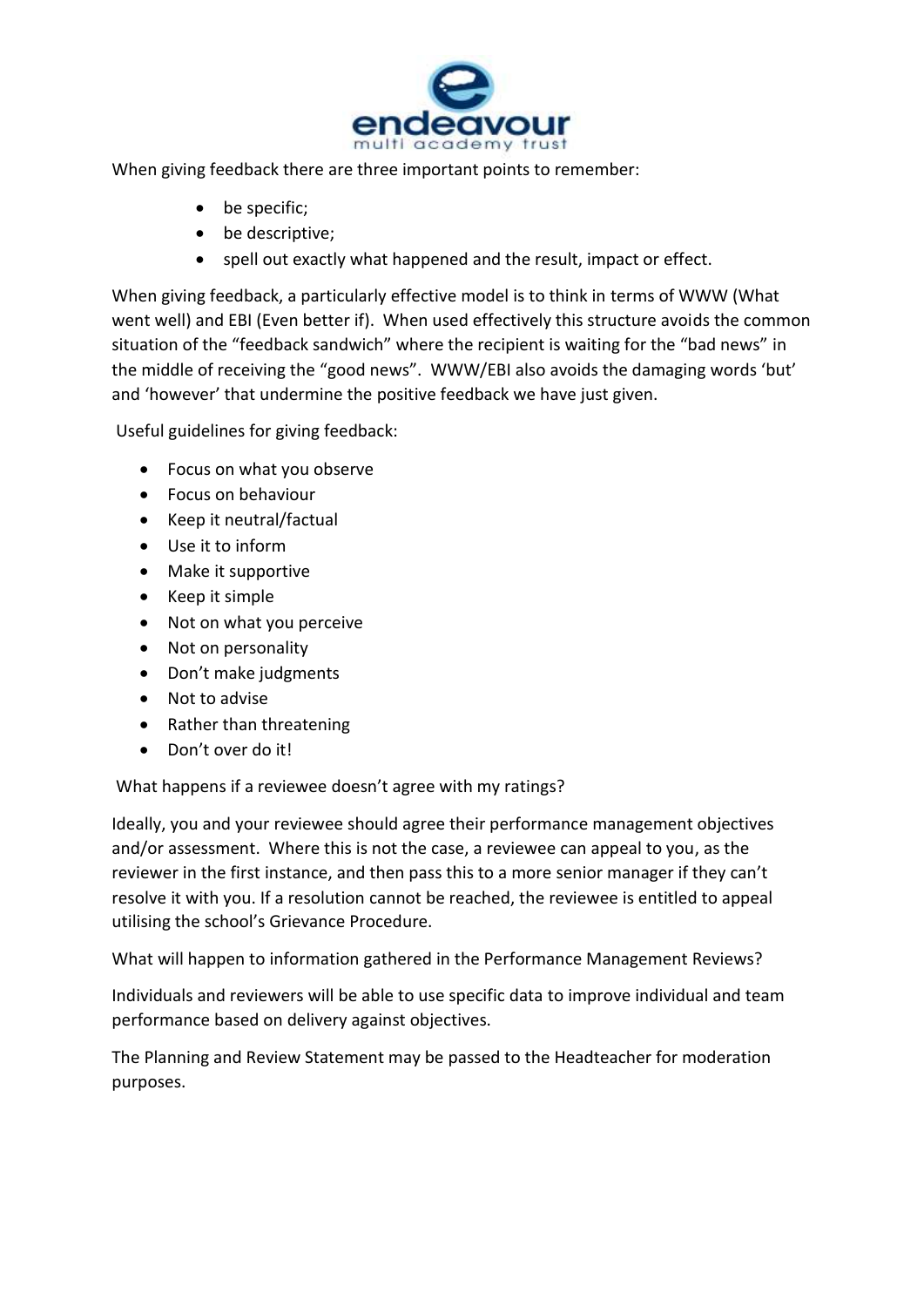

The Personal Development Plan will be passed to the CPD leader for their consideration when identifying and delivering training and development activities across the school, and where possible, to identify any support that can be agreed to individual career aspirations.

How much detail should I write?

You should aim to write just enough to summarise the main parts of the discussion, giving examples where it makes the point clearer to understand. Reviewers often find that it helps to summarise their notes, writing one sentence for a whole topic discussed.

What happens to the performance management forms after they have been completed?

Once completed, the manager should keep a copy of the performance management forms for safekeeping in a secure place. Sample copies of the forms may be collected to ensure consistency across the school.

How will the overall assessments relate to Contribution Based Pay?

It is proposed that the last increment point in each grade depends on a performance assessment as part of the performance management process. Reviewers will be required to make this assessment before 1 April to allow this payment in this year.

To move to the final increment, the member of staff must be rated as 'Achieved' or 'Exceeded' in both performance against their annual objectives and in the behavioural attributes necessary for the job as outlined in the person specification. People who are rated below this will be offered support to help them improve their performance.

Will team rather than individual Performance Management Reviews be acceptable?

The new performance management scheme primarily supports Personal Performance Reviews on an individual basis. An abbreviated scheme has been developed for some groups of staff to allow the consideration of specific skill sets and team objectives where it is agreed that full reviews are impractical.

What is the performance management appeals process?

You and your reviewee should make every effort to reach agreement on their performance management objectives/review outcome. Having exhausted this procedure, if you are unable to reach agreement then they may wish to refer to the school Grievance Policy (a copy is available from the school or on the SLN).

Job Evaluation has resulted in very prescriptive job levels and descriptions for every role what development opportunities can we now offer to individuals?

The organisation offers a range of training and development resources to help people learn the new skills, knowledge and attitudes required to do their jobs. When choosing staff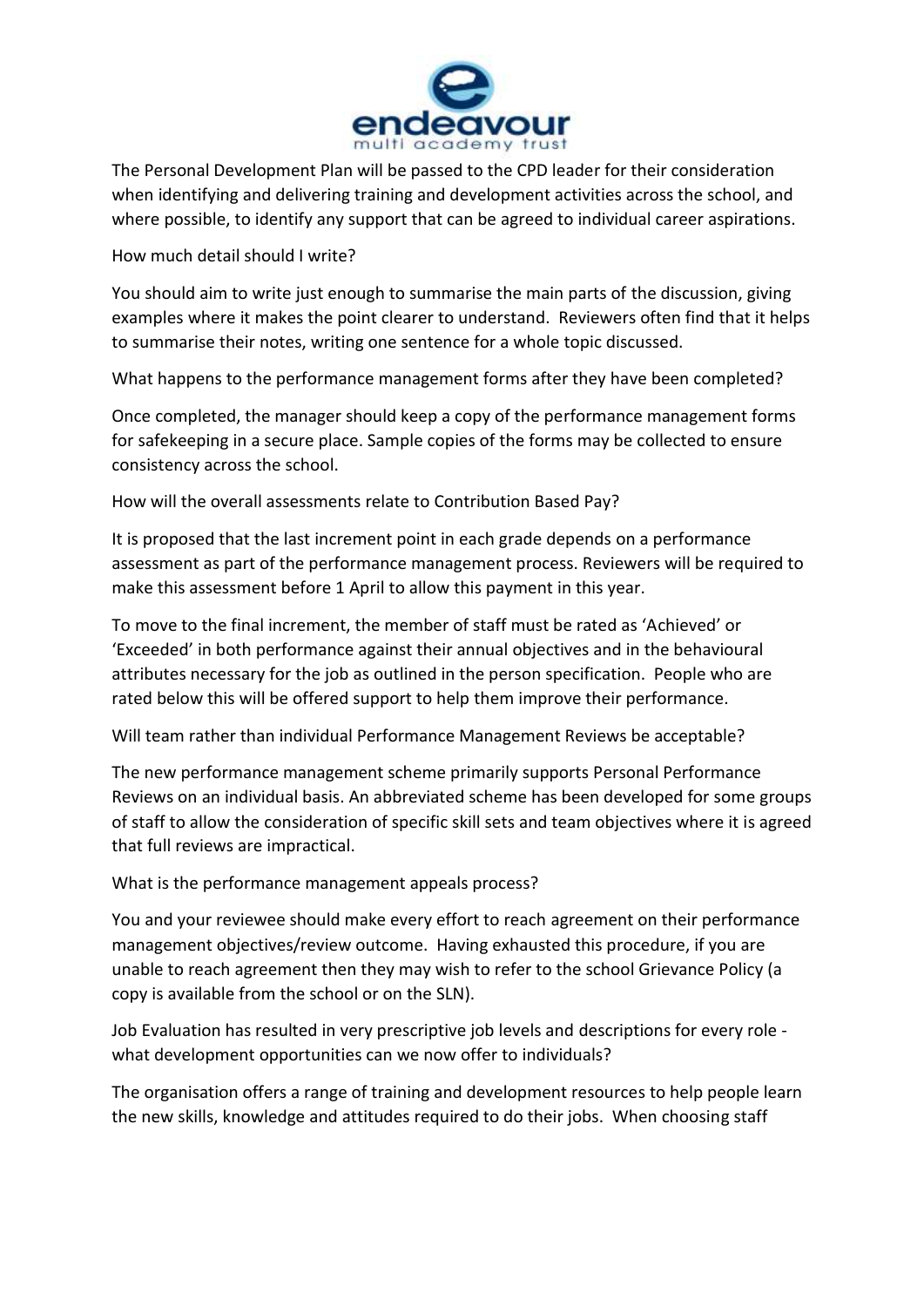

development activities the most cost-effective methods should be considered, utilising existing mechanisms, resources and expertise wherever possible.

What is the school doing to ensure that middle and senior managers are performing and consistently applying performance management?

Performance management requires that the line-managers of reviewers also have their performance reviewed by their manager against their objectives and job description.

What further training & development is available to help me with performance management and the performance management process?

Performance management training will be provided for reviewers. The training will contain guidance, examples and exercises to help develop the necessary skills for a successful review.

If someone hasn't achieved an objective because of circumstances outside of their control, will they be able to attain achieved as their assessment category?

Yes. Reviewers should take extenuating circumstances into account when reviewing performance. 'Extenuating circumstances' would be instances where the reviewee, despite reasonable efforts, has not been able to achieve the objectives set. It is worth noting that these circumstances should have already been discussed on a one-to-one basis prior to the interim or end of year review.

How do National Occupational Standards fit into the PM process?

The National Occupational Standards for the role will help to identify the standards within a role that an individual should be working towards in their career.

# **Glossary of Terms**

Contribution Based Pay (CBP)

The last increment point in each grade depends on a minimum level of performance assessment being achieved. This assessment forms part of the performance management process.

Behavioural Attributes Performing well is not just about whether individuals complete tasks, but the way in which they do them. The ways of doing things are called behavioural attributes.

Performance Management Performance management is the process for assessing the overall performance in the context of the individual's job description and occupational standards.

# **Performance and Review statement**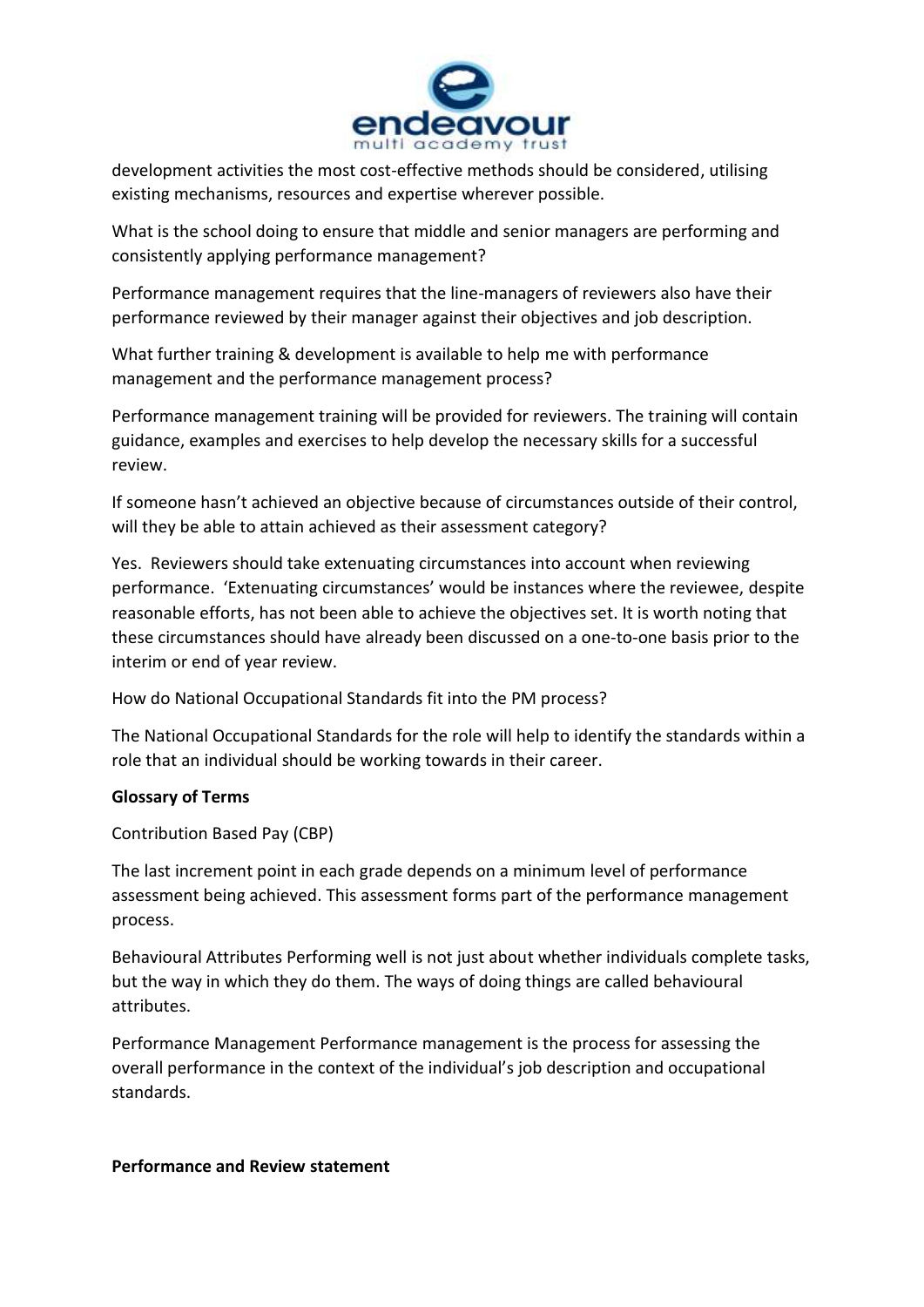

The planning and review statement is a written record of the Performance Management Review meeting. It will focus on the priorities for the individual for the coming year. It will identify objectives which are time bound, challenging and achievable.

# **Appeal**

An appeal is when an individual can ask for a review of the outcomes.

## **Grievance**

A grievance is an expression of dissatisfaction with some aspect of your contract of employment, or job, or the operational environment in which the job exists.

### **Line-manager**

The individual who has formal line-management authority to make decisions including decisions with regards to remedial action. Supervisor The person who works with an individual on a day-to-day basis and co-ordinates their day-to-day activities.

### **Reviewee**

Reviewees are the members of staff who have their performance reviewed. This group includes reviewers who are in turn, reviewed by their manager.

#### **Reviewer**

Reviewers are those members of staff who are responsible for reviewing others' performance, for example the reviewer, supervisor or the person designated to carry out a review of a person's performance. If you are unsure who reviews your performance talk to the person who passes work to you or contact your district's HR representative.

Appendix 1 - Abbreviated Performance Management Process

- Related Information
- **•** Grievance Procedure
- Managing Attendance at Work Policy
- Secondment Policy
- **•** Grading Policy

Performance Management for Support Staff in Schools

Abbreviated Performance Management Process

Who is it for?

The abbreviated performance Management process can be used to support directly employed Cleaning, Catering and Lunchtime Supervisory staff who would benefit from, a job chat rather than the full formal PM process.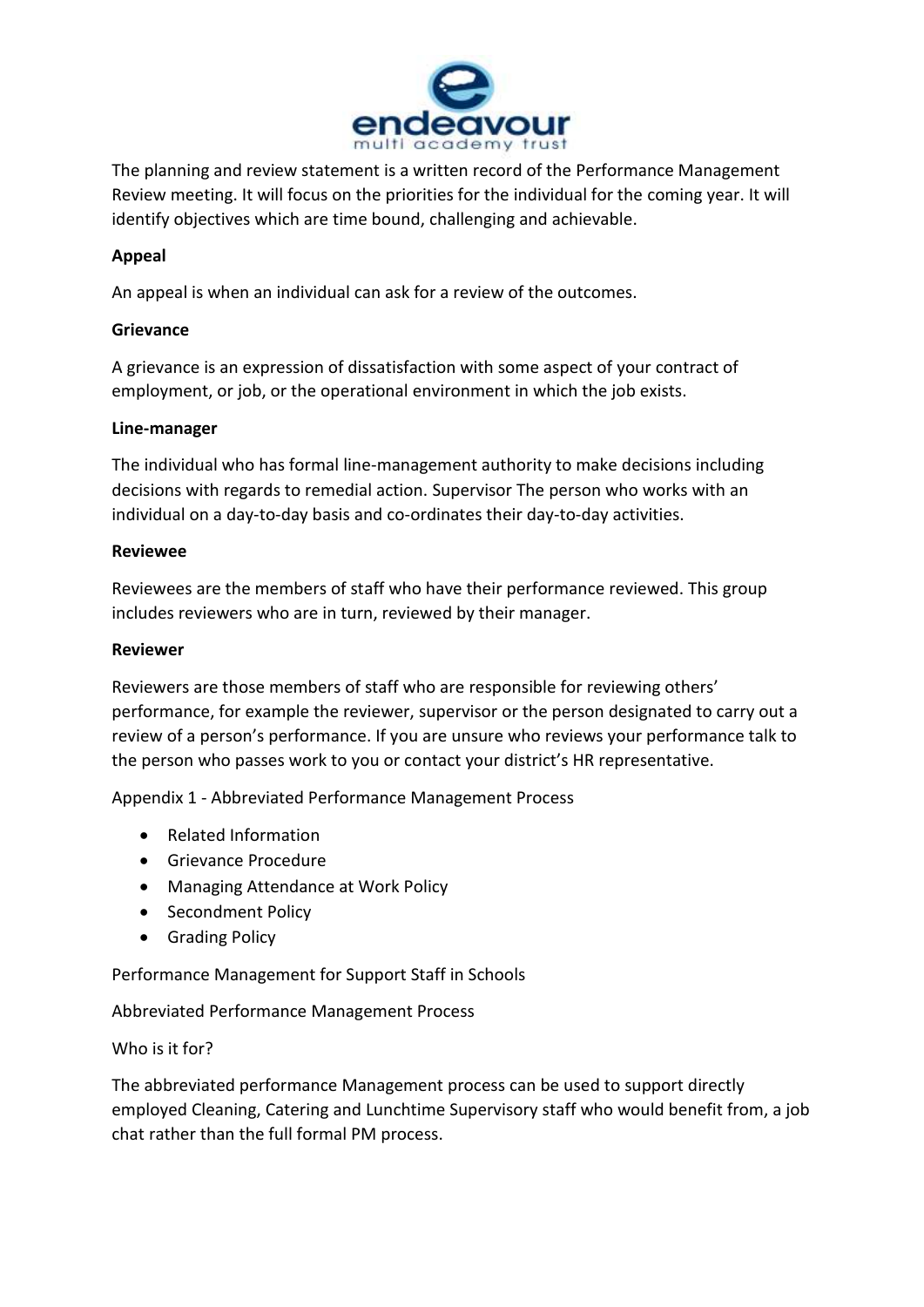

Where individuals have specific career aspirations they should be given the opportunity to participate in the full performance management process.

What is the abbreviated performance management process?

It's a chance an individual to have a discussion with their supervisor about their job. The discussion should be about:

- what an individual likes about their job
- what they don't like about their job
- what they need to do their job properly
- what they need to do to provide a good service
- review and improve performance so that what individuals achieve contributes to the school delivering its priorities
- identify and address any development needs so that they can do their job more effectively
- what they and their team (if they have one) can do in the future to improve

### How does it work?

The individual and the Supervisor complete a form which will ask you questions about the role, what would improve the job, job performance and if any training is needed to help the individual.

PM should form part of an ongoing communication process, undertaken between the individual (the Reviewee), and their manager (the Reviewer). It's a one-to-one process where both are involved in thinking about what needs to be achieved in the coming year.

Following the job chat the reviewer will arrange any training that has been identified and consider any suggestions for improving things. An individual may have some really good ideas that can be put into practice!

How does the PM process help individuals?

PM involves an agreement between an individual and their line manager: about what they do, how they do it and how they can develop within their career. It provides information to the school to improve ways of working. It also allows the school to identify areas of training for individuals and give everyone a chance to develop themselves through training. It will contribute to providing a better service. It is also hoped that the information from the discussion will help to continually improve standards.

# Objectives (supervisors only)

PM establishes clear expectations and understanding about what is expected of supervisors and how they contribute to the success of the school. The Objectives section agrees the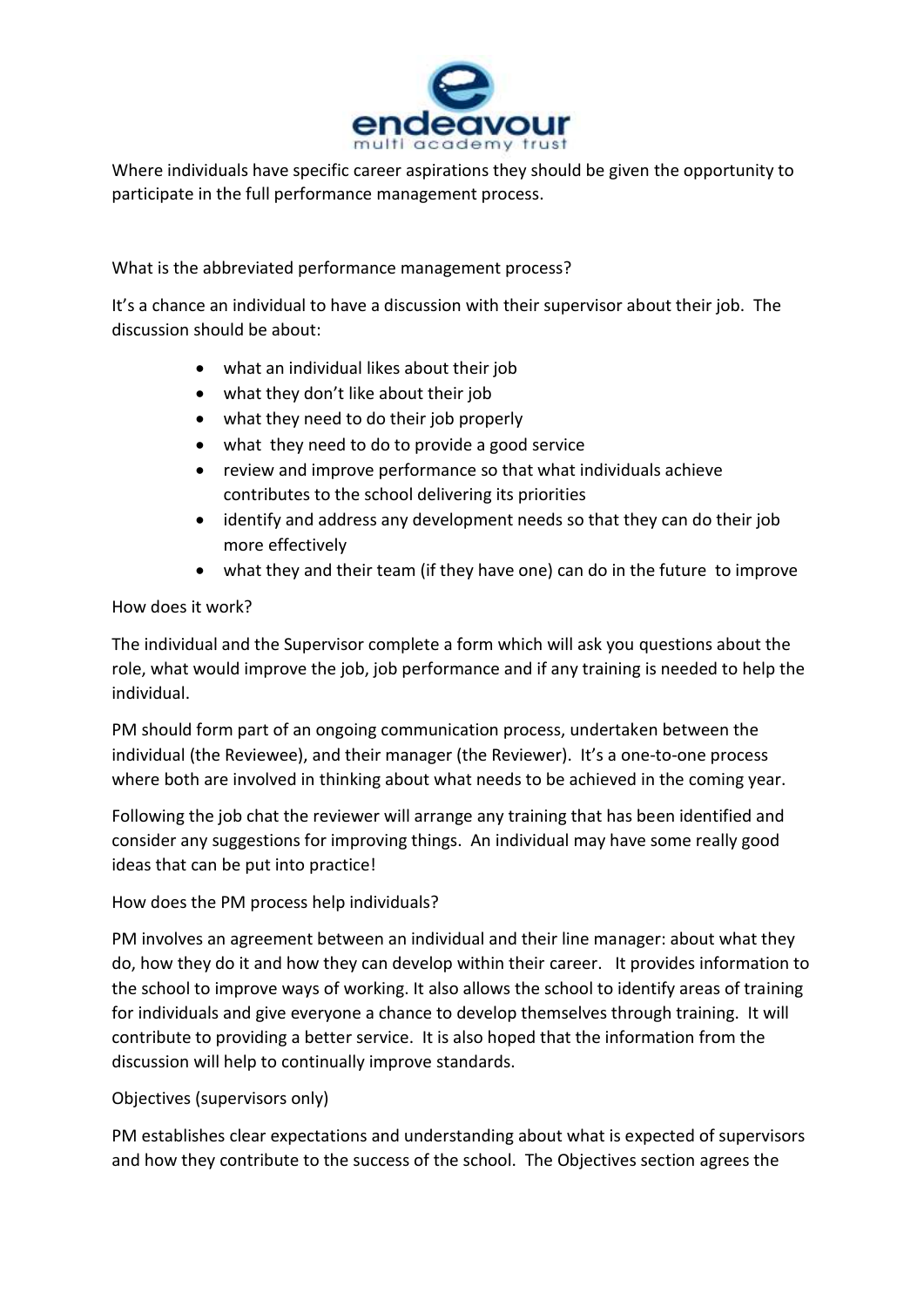

most important things the supervisor needs to achieve over the coming year. There is space for 5 objectives; there shouldn't be more and there may be less!

Behavioural Attributes

What are Behavioural Attributes & Operating Levels?

Performing well is not just about whether tasks are completed but the way in which they are done.

These "ways of doing things" are known as behavioural attributes.

Staffordshire County Council has developed behavioural attributes to help individuals understand what they need to do to be effective in achieving priorities. The benefit of having behavioural attributes is that they help individuals understand their role better.

It enables the school l to develop clear and consistent personal development plans.

#### Overall Assessment

All PM reviews should be completed with the line-manager. Towards the end of the meeting, the Reviewer will summarise the level of success made in achieving tasks and objectives, and demonstrating behavioural attributes. They will then rate the overall performance as one of four assessment levels; Exceeded, Achieved, Progressing or underachieved.

#### **What do these assessment levels mean**?

#### **Objectives Behaviours**

#### **Exceeded**

All objectives are achieved.

Performance is exceptional in all respects and always in excess of the standards required by the job.

And

Behaviour exceeds expectations You are eligible to receive the CBP point

#### **Achieved**

All objectives are achieved.

Performance in key tasks meets the standards required.

and

Behaviour meets the required standards. You are eligible to receive the CBP point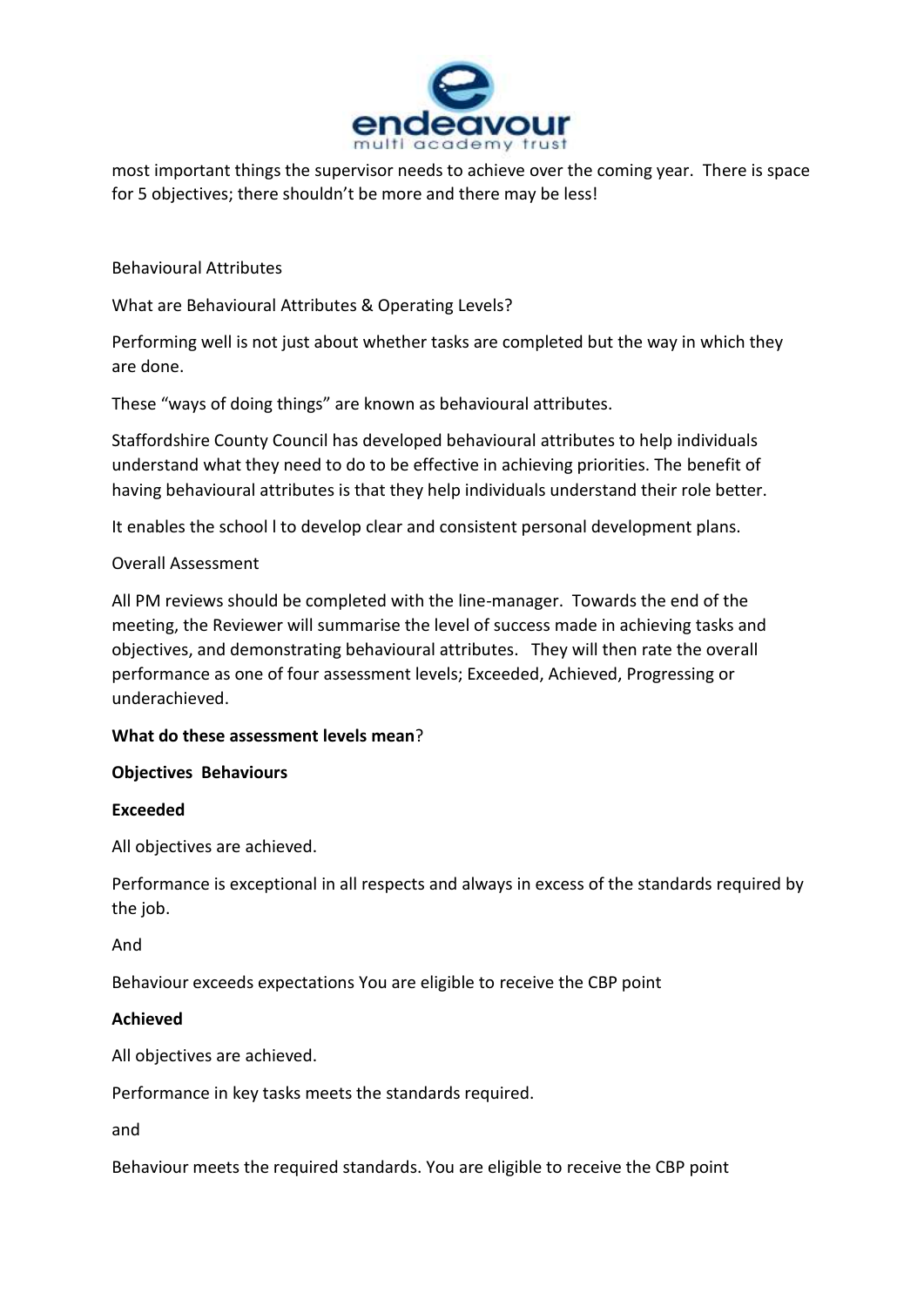

## **Progressing**

Some objectives were achieved.

A number of key tasks may not have been achieved to the required standard.

## and/or

Behaviour falls short of the required standard on some occasions. You are not eligible to receive the CBP point at this time however;

With support it is expected that your performance will improve and further reviews may be necessary. It is expected that you will achieve the necessary improvement within a relatively short period of time.

# **Underperformed**

The majority of your objectives were not achieved and you have not met the requirements of the job.

# and/or

Behaviours are unacceptable You are not eligible to receive the CBP point at this time however;

You are aware that your performance is unacceptable and you are under formal procedures to support you to reach acceptable standards.

# **Career Development Review (CDR)**

This is an opportunity for an individual to discuss their career with their line manager.

The review form looks at 4 steps:

- Describe where they are now (their work, position, etc);
- $\bullet$  Describe where they want to be  $-$  say in 5 or 10 years time;
- Establish what the options are for them to achieve what they want to; and the actions they are going to take, with the agreement of the school, to get there.

# Personal Development Plan (PDP)

The PDP process is based on agreeing the development activities that helps individuals improve the way that they do things or handle new opportunities.

Development activities include projects in which they could get involved, work assignments, working with others as well as training courses. Describing and recording the development activity discussed and agreed is important.